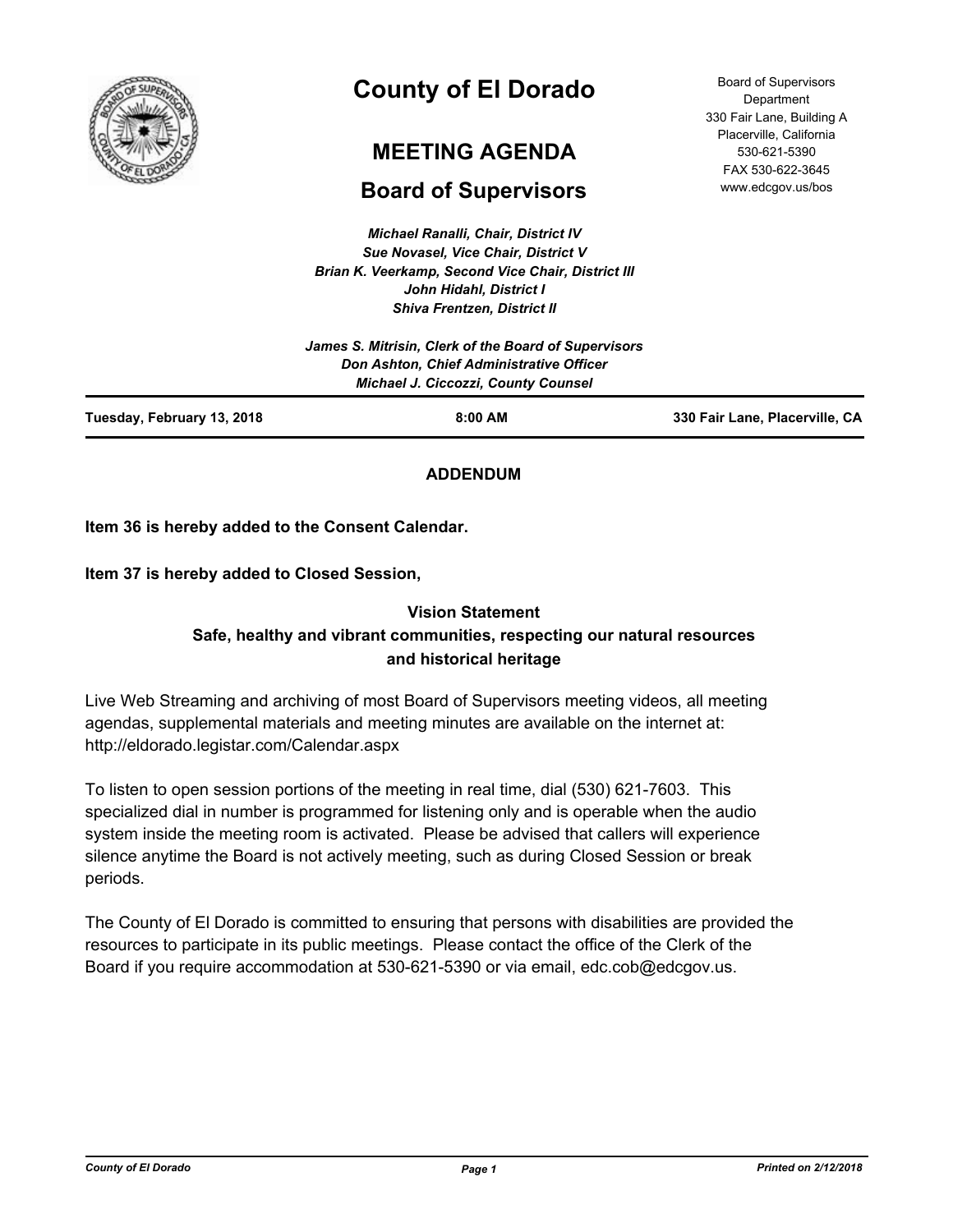The Board of Supervisors is concerned that written information submitted to the Board the day of the Board meeting may not receive the attention it deserves. The Board Clerk cannot guarantee that any FAX, email, or mail received the day of the meeting will be delivered to the Board prior to action on the subject matter.

The Board meets simultaneously as the Board of Supervisors and the Board of Directors of the Air Quality Management District, In-Home Supportive Services, Public Housing Authority, Redevelopment Agency and other Special Districts.

For Purposes of the Brown Act § 54954.2 (a), the numbered items on this Agenda give a brief description of each item of business to be transacted or discussed. Recommendations of the staff, as shown, do not prevent the Board from taking other action.

Materials related to an item on this Agenda submitted to the Board of Supervisors after distribution of the agenda packet are available for inspection during normal business hours in the public viewing packet located in Building A, 330 Fair Lane, Placerville or in the Board Clerk's Office located at the same address. Such documents are also available on the Board of Supervisors' Meeting Agenda webpage subject to staff's ability to post the documents before the meeting.

## **PROTOCOLS FOR PUBLIC COMMENT**

Public comment will be received at designated periods as called by the Board Chair.

Public comment on items scheduled for Closed Session will be received before the Board recesses to Closed Session.

Except with the consent of the Board, individuals shall be allowed to speak to an item only once.

On December 5, 2017 the Board adopted the following protocol relative to public comment periods:

Time for public input will be provided at every Board of Supervisors meeting. Individuals will have three minutes to address the Board. Individuals authorized by organizations will have three minutes to present organizational positions and perspectives and may request additional time, up to five minutes. At the discretion of the Board, time to speak by any individual may be extended.

A total of 20 minutes will be allocated for public comment during Open Forum and for each agenda item to be discussed. Public comment on certain agenda items designated and approved by the Board may be treated differently with specific time limits per speaker or a limit on the total amount of time designated for public comment. It is the intent of the Board that quasi-judicial matters have additional flexibility depending upon the nature of the issue.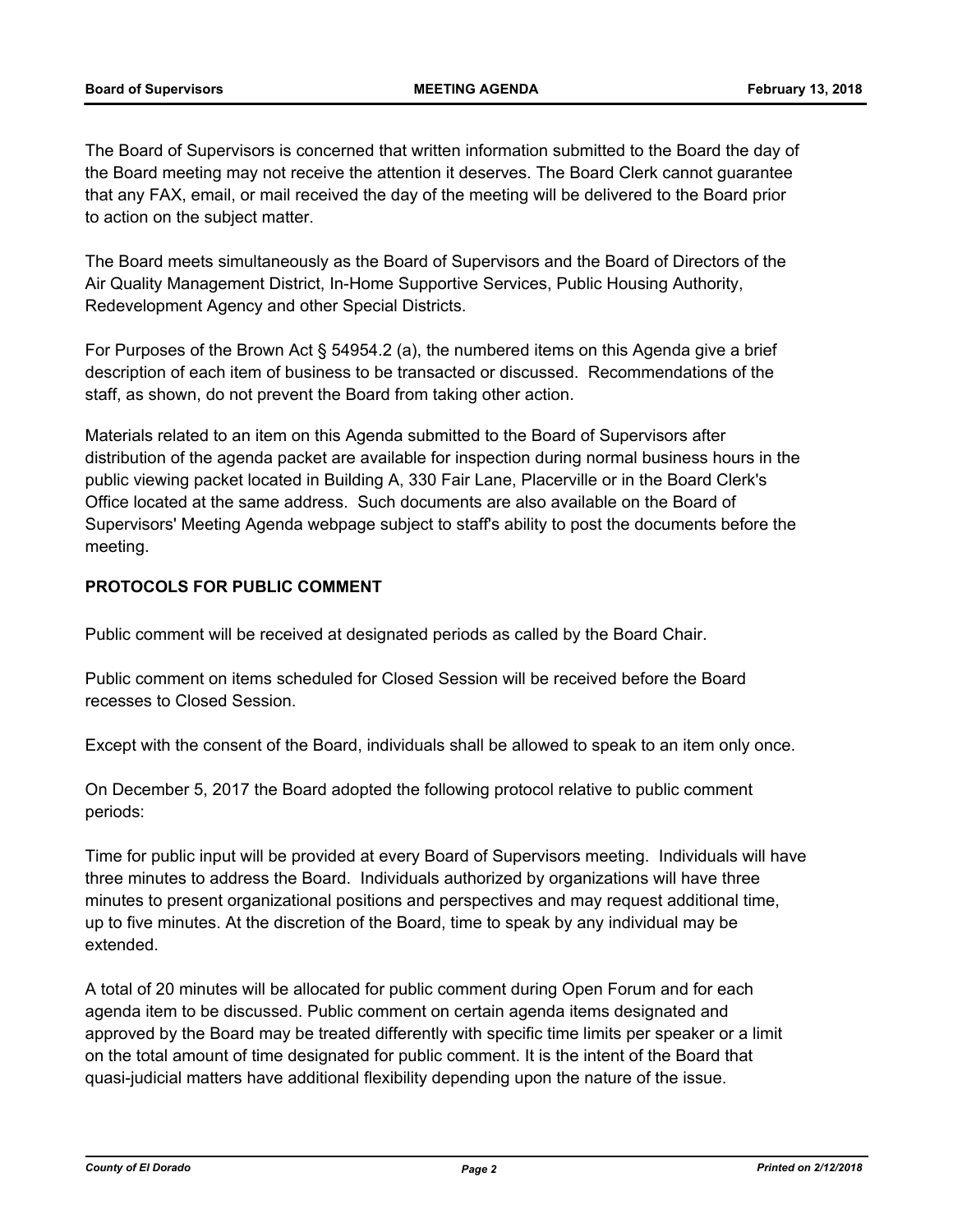Individual Board members may ask clarifying questions but will not engage in substantive dialogue with persons providing input to the Board.

If a person providing input to the Board creates a disruption by refusing to follow Board guidelines, the Chair of the Board may take the following actions.

Step 1. Request the person adhere to Board guidelines. If the person refuses, the Chair may ask the Clerk to turn off the speaker's microphone.

Step 2. If the disruption continues, the Chair may order a recess of the Board meeting.

Step 3. If the disruption continues, the Chair may order the removal of the person from the Board meeting.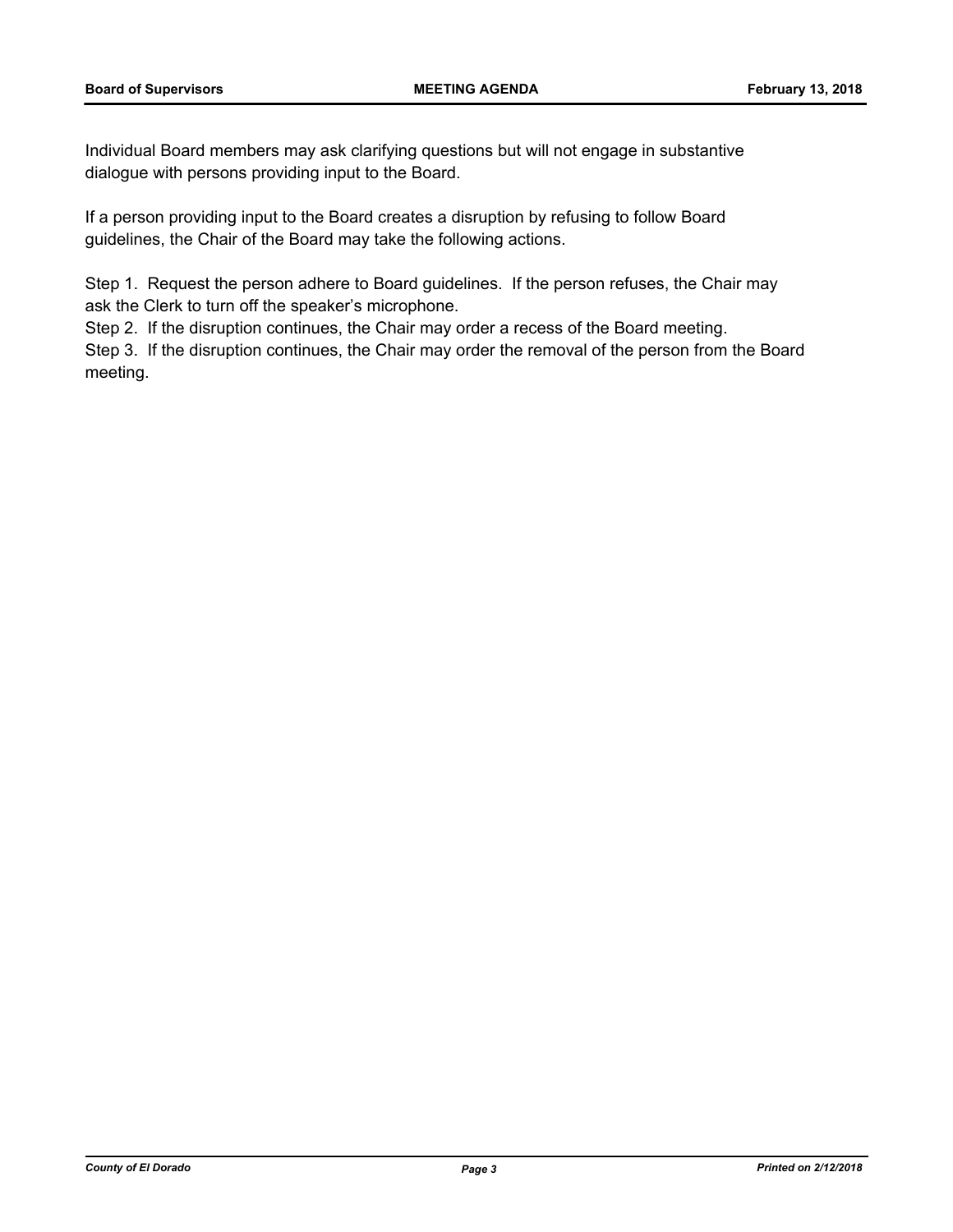## **8:00 A.M. - CALL TO ORDER AND RECESS TO CLOSED SESSION**

## **9:00 A.M. - RECONVENE TO OPEN SESSION AND CLOSED SESSION REPORTS**

## **INVOCATION AND PLEDGE OF ALLEGIANCE TO THE FLAG**

#### **ADOPTION OF THE AGENDA AND APPROVAL OF CONSENT CALENDAR**

The Board may make any necessary additions, deletions or corrections to the agenda including moving items to or from the Consent Calendar and adopt the agenda and the Consent Calendar with one single vote. A Board member may request an item be removed from the Consent Calendar for discussion and separate Board action. At the appropriate time as called by the Board Chair, members of the public may make a comment on matters on the Consent Calendar prior to Board action.

## **OPEN FORUM**

Open Forum is an opportunity for members of the public to address the Board of Supervisors on subject matter that is not on their meeting agenda and within their jurisdiction. Public comments during Open Forum are limited to three minutes per person. Individuals authorized by organizations will have three minutes to present organizational positions and perspectives and may request additional time, up to five minutes. The total amount of time reserved for Open Forum is 20 Minutes.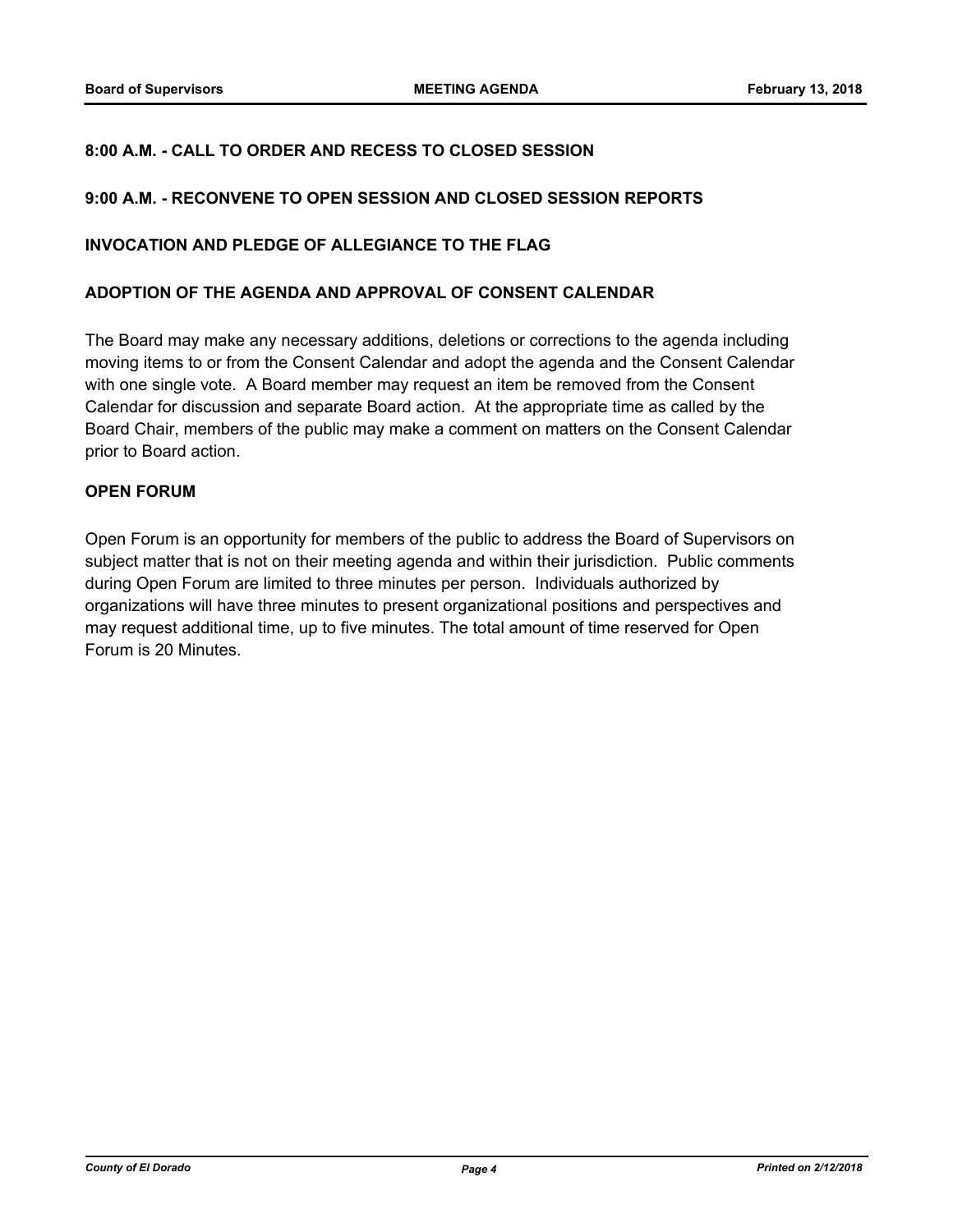#### **CONSENT CALENDAR**

**1.** [18-0244](http://eldorado.legistar.com/gateway.aspx?m=l&id=/matter.aspx?key=23586) Clerk of the Board recommending the Board approve the Minutes from the special meeting of the Board of Supervisors on February 1, 2018 and the regular meeting of the Board of Supervisors on February 6, 2018.

## **GENERAL GOVERNMENT - CONSENT ITEMS**

**2.** [18-0215](http://eldorado.legistar.com/gateway.aspx?m=l&id=/matter.aspx?key=23557) Chief Administrative Office, Facilities Management Division, recommending the Board authorize the Chair to execute the Exercise of Option to Extend Letter, as specified in the Option to Extend provision in Lease 069-L1411 with the Assembly Committee on Rules, California State Assembly, for 96 square feet of space located at 2441 Headington in Placerville for State Assemblyman Bigelow, extending the term an additional two years to February 28, 2020, with no changes to other provisions of the lease agreement.

**FUNDING:** General Fund.

**3.** [18-0165](http://eldorado.legistar.com/gateway.aspx?m=l&id=/matter.aspx?key=23507) Chief Administrative Office, Procurement and Contracts Division, presenting a list of County surplus property and recommending the Board so declare and authorize disposal of same in accordance with the procedures outlined in the County's Purchasing Ordinance, Chapter 3.12 and Section 3.12.220 thereof.

#### **FUNDING:** Various.

- **4.** [18-0194](http://eldorado.legistar.com/gateway.aspx?m=l&id=/matter.aspx?key=23536) Human Resources Department recommending the Board approve modifications to Board Policy E-5 - Policy Prohibiting Discrimination, Harassment, and Retaliation, and Reporting and Complaint Procedures
- **5.** [18-0176](http://eldorado.legistar.com/gateway.aspx?m=l&id=/matter.aspx?key=23518) Human Resources Department, Risk Management Division, recommending the Board approve modifications to Board Policy K-1 - Injury Illness and Prevention Program.
- **6.** [17-1305](http://eldorado.legistar.com/gateway.aspx?m=l&id=/matter.aspx?key=23249) Human Resources Department, Risk Management Division, recommending the Board approve modifications to Board Policy K-2 - Workplace Violence Prevention.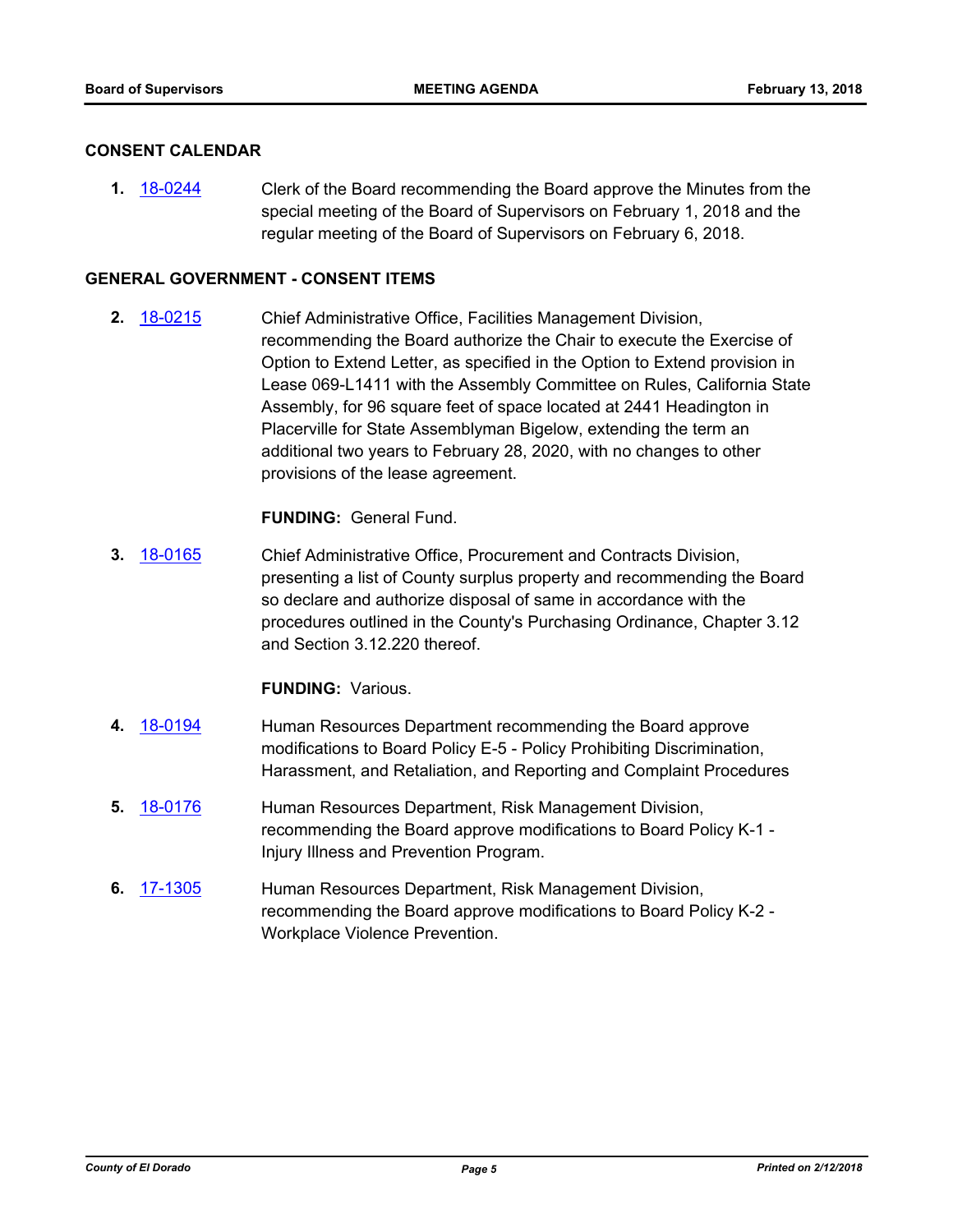| 18-0240<br>7. | Human Resources Department recommending the Board:<br>1) Authorize the amendment of perpetual Agreement 471-S1211 (Fenix<br>#886) with GovernmentJobs.com, Inc., doing business as NEOGOV, in<br>order to utilize the application programming interface (API) integration<br>allowing the County to purchase, monitor status of, and collect data on their<br>background checks through close technical integration with Employment<br>Screening Resources (ESR), and<br>2) Authorize the Purchasing Agent to sign the amended contract. |
|---------------|------------------------------------------------------------------------------------------------------------------------------------------------------------------------------------------------------------------------------------------------------------------------------------------------------------------------------------------------------------------------------------------------------------------------------------------------------------------------------------------------------------------------------------------|
|               | <b>FUNDING: General Fund.</b>                                                                                                                                                                                                                                                                                                                                                                                                                                                                                                            |
| 18-0243<br>8. | Supervisor Frentzen recommending the Board consider the following<br>pertaining to the Cemetery Advisory Committee:<br>1) Accept the resignation of Art Cort and thank him for his service as the<br>District II representative; and<br>2) Appoint Mary Tran as the District II representative, Term Expiration<br>1/1/2020.                                                                                                                                                                                                             |
| 16-0305<br>9. | Supervisor Ranalli recommending the Board find that a state of emergency<br>continues to exist in El Dorado County as a result of unprecedented tree<br>mortality due to drought conditions and related bark beetle infestations.<br>(Cont. 2/6/18, Item 6)                                                                                                                                                                                                                                                                              |
| 10. 18-0257   | Supervisor Ranalli recommending Board:<br>1) Authorize the Chair to sign the 2018 California State Fair "Counties<br>Exhibits" Entry Form designating the El Dorado County Chamber of<br>Commerce as the official representative for the County of El Dorado's<br>exhibit at the 2018 California State Fair; and<br>2) Authorize that any award money for this exhibit, paid by the California<br>Exposition and State Fair, will be paid to the El Dorado County Chamber<br>of Commerce.                                                |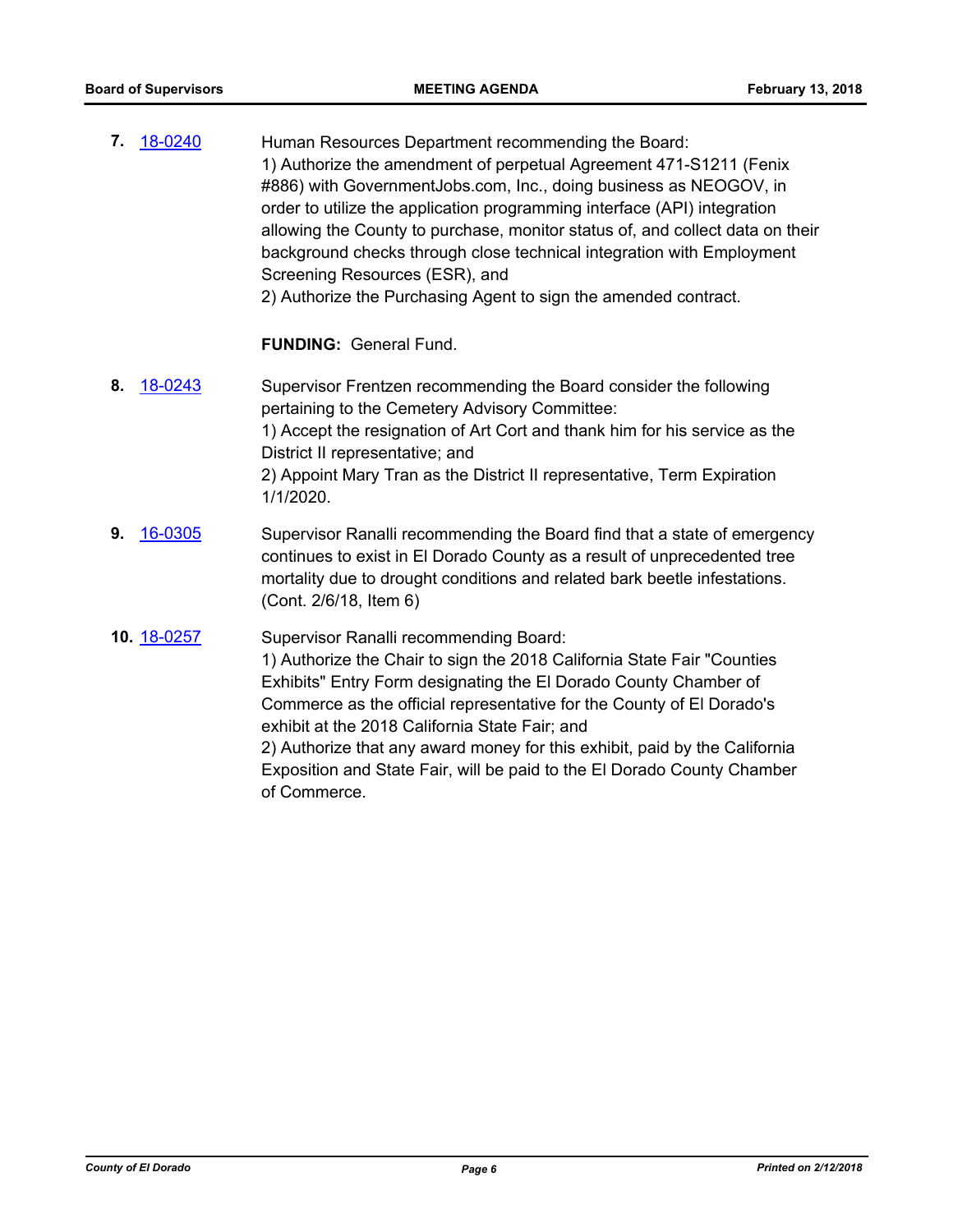#### **HEALTH AND HUMAN SERVICES - CONSENT ITEMS**

**11.** [17-1389](http://eldorado.legistar.com/gateway.aspx?m=l&id=/matter.aspx?key=23335) Health and Human Services Agency recommending the Board: 1) Approve and authorize the Chair to sign Agreement for Services 323-S1810 with Natalie Patterson, for the provision of registered dietitian services, with a term to commence upon execution through June 30, 2018 with the option to exercise three additional successive one-year terms, with a maximum contractual obligation of \$147,160 for the term of the Agreement; and 2) Authorize the Purchasing Agent, or designee, to execute further

documents relating to Agreement for Services 323-S1810, including amendments which do not increase the maximum dollar amount or term of the Agreement, and contingent upon approval by County Counsel and Risk Management.

**FUNDING:** Funded by 29% Federal, 3% State, 48% County General Fund, and 20% Fees and Donations.

**12.** [18-0038](http://eldorado.legistar.com/gateway.aspx?m=l&id=/matter.aspx?key=23379) Health and Human Services Agency recommending the Board: 1) Approve and authorize the Chair to sign Agreement for Services 2088 with Infant Parent Center, for the provision of clinical services, outreach, linkage to other services, and stigma and discrimination reduction in support of Children 0-5 and their families on an "as requested" basis, for the term March 1, 2018 through June 30, 2020, with a maximum contractual obligation of \$575,000; and 2) Authorize the Purchasing Agent, or designee, to execute further documents relating to Agreement for Services 2088, including amendments which do not increase the maximum dollar amount or term of the Agreement, and contingent upon approval by County Counsel and Risk Management.

**FUNDING:** Mental Health Services Act and Medi-Cal funding.

**13.** [18-0207](http://eldorado.legistar.com/gateway.aspx?m=l&id=/matter.aspx?key=23549) Health and Human Services Agency, Public Health Division, recommending the Board approve and authorize the Chair to sign Amendment 4 to Agreement for Services 200-S0811 effective upon execution, with El Dorado County Emergency Services Authority, for the provision of ambulance transportation, to define the roles and responsibilities of the parties for implementation of electronic Prehospital Care Report (ePCR) software and tablets.

> **FUNDING:** County Service Area 7 - Benefit Assessment (West Slope Area); Special Tax; and fee for ambulance services.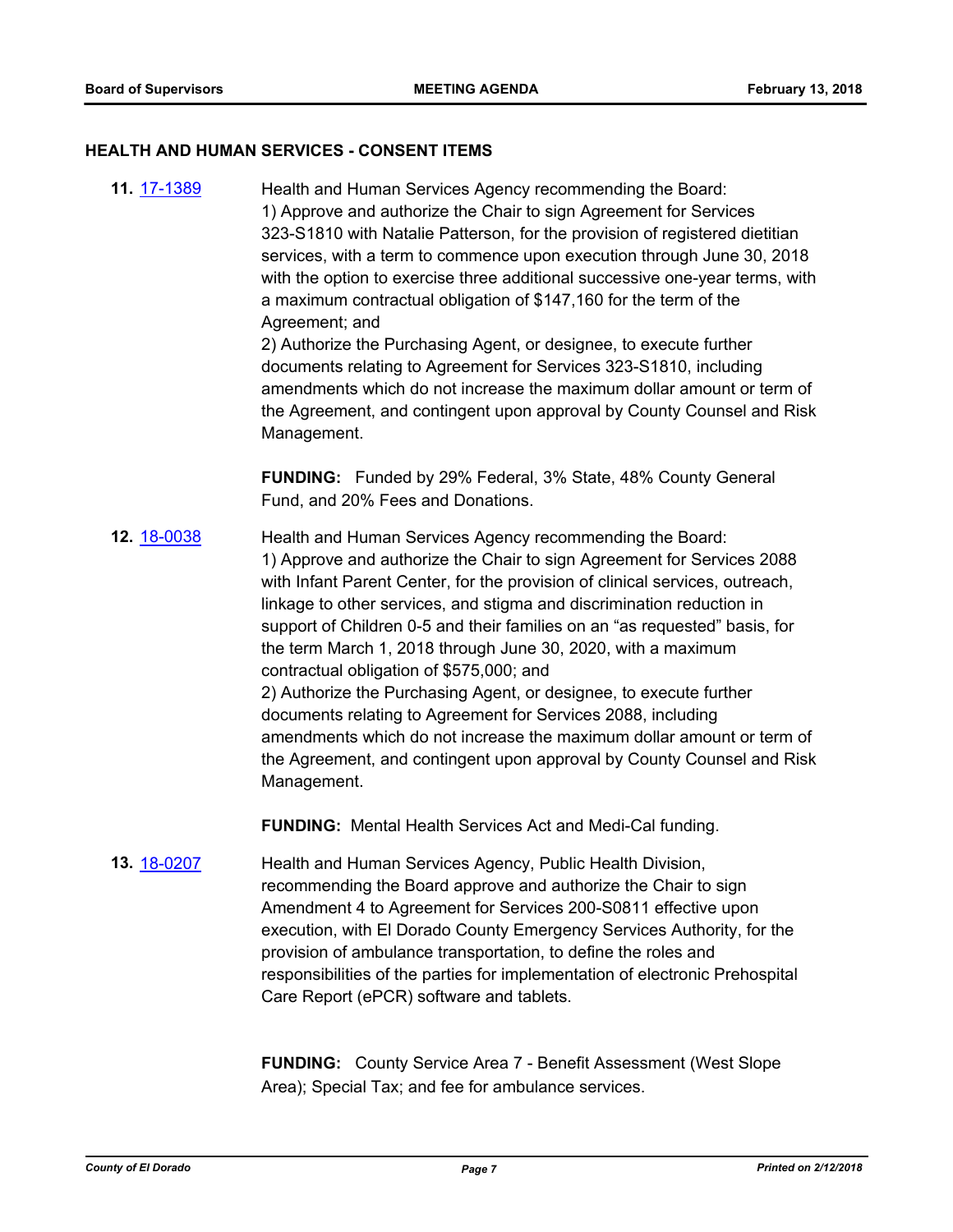#### **LAND USE AND DEVELOPMENT - CONSENT ITEMS**

**14.** [18-0248](http://eldorado.legistar.com/gateway.aspx?m=l&id=/matter.aspx?key=23591) Air Quality Management District (AQMD) recommending the Board, acting as the AQMD Board of Directors, approve and authorize the Chair to sign the first amendment to Agreement 470-F1611, increasing the term by one year and ending on February 28, 2019 with the El Dorado County Chamber of Commerce for the Stay & Play shuttle project, which provides year round County visitor shuttle services to regional venues, destinations, events and attractions.

**FUNDING:** AQMD Special Revenue Fund.

**15.** [18-0093](http://eldorado.legistar.com/gateway.aspx?m=l&id=/matter.aspx?key=23434) Community Development Services, Administration and Finance Division, recommending the Board: 1) Approve and authorize the Chair to sign a budget transfer adjusting the budget for Fiscal Year (FY) 2017/18 to allow for capitalization of the TRAKiT system through the ACO fund and the purchase and installation of operable roll-up and lockable doors in the Fleet shop garage; 2) Approve the addition of the TRAKiT system to the ACO fund fixed asset list (4/5 vote required); and 2) Approve the addition of garage doors for Fleet Operations to the transportation fixed asset list.

**FUNDING:** Various (see detail below).

**16.** [18-0174](http://eldorado.legistar.com/gateway.aspx?m=l&id=/matter.aspx?key=23516) Community Development Services, Planning and Building Department, submitting for approval the Final Map (TM06-1409-F-3) for West Valley Village Lots 6 and 7, Unit 2 Subdivision, creating a total of three residential lots on property identified as Assessor's Parcel Numbers 118-570-02 and 118-570-03, located on the east end of Eagle Creek Court, approximately 600 feet east of the intersection with Blackstone Parkway, in the El Dorado Hills area, and recommending the Board consider the following: 1) Approve the Final Map (TM06-1409-F-3) for West Valley Village Lots 6 and 7, Unit 2; and 2) Approve and authorize the Chair to sign the Agreement to Make Subdivision Improvements for Class 1 Subdivision between the County and AKT West Valley Investors, LLC (Attachment B). (Supervisorial

District 2)

**FUNDING:** N/A (Developer Funded Subdivision Improvements)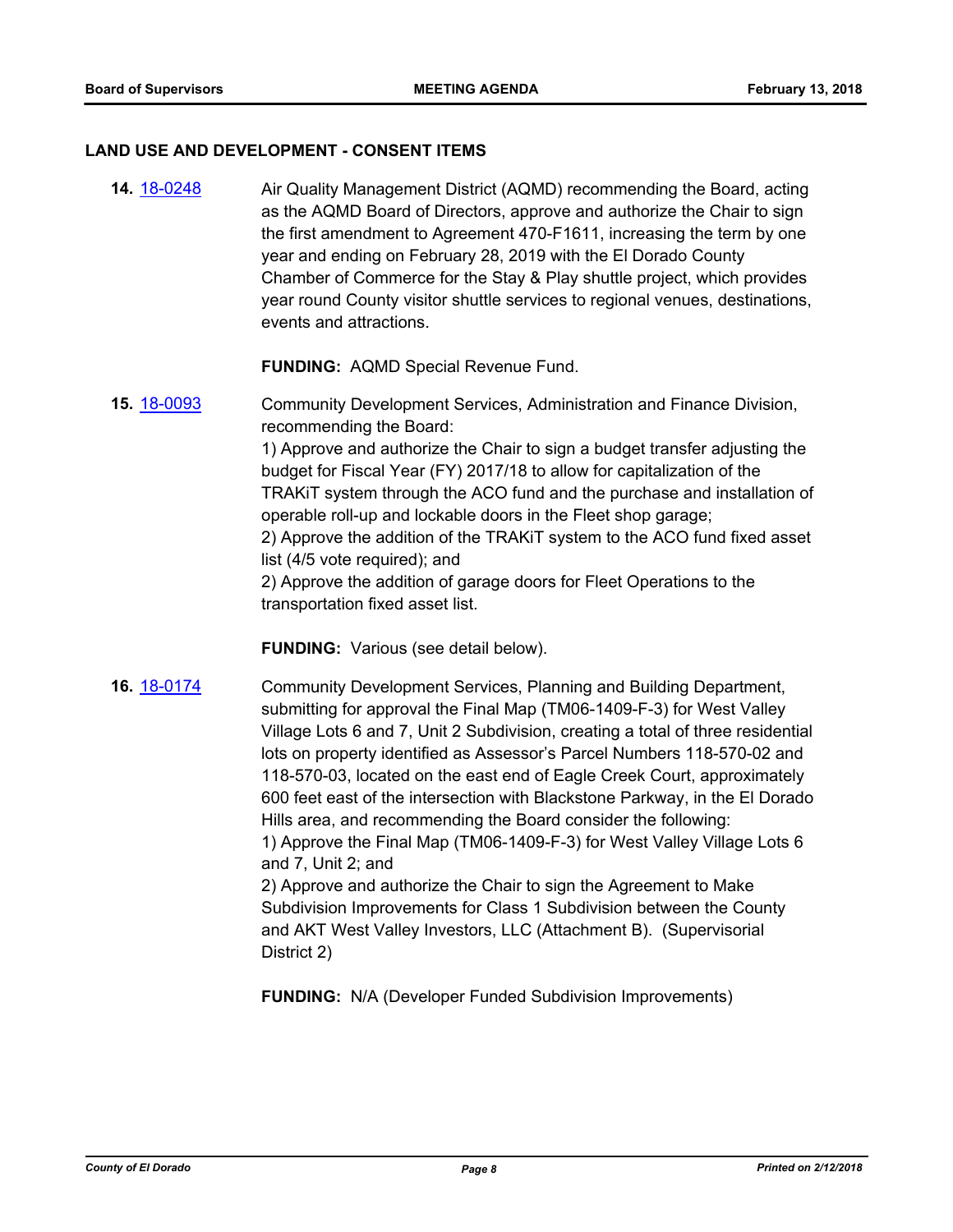**17.** [18-0072](http://eldorado.legistar.com/gateway.aspx?m=l&id=/matter.aspx?key=23413) Community Development Services, Department of Transportation, recommending the Board: 1) Accept the subdivision improvements for Treviso II, as complete;

2) Reduce Performance Bond SUR20000207 to \$216,172.74, which is ten percent of the total cost of the subdivision improvements. This amount guarantees against any defective work, labor done, or defective materials furnished, which is to be released after one year if no claims are made; 3) Hold Laborers & Materialmens Bond SUR20000207 in the amount of \$1,080,863.68 for six months to guarantee payments to persons furnishing labor, materials, or equipment; and

4) Authorize the Clerk of the Board to release the respective Bonds after the required time periods.

**FUNDING:** Developer Funded. (No Federal Funds)

**18.** [18-0172](http://eldorado.legistar.com/gateway.aspx?m=l&id=/matter.aspx?key=23514) Community Development Services, Department of Transportation, Fleet Unit, recommending the Board approve the following: 1) Dispense with the formal bid process in accordance with Purchasing Ordinance 3.12.16, Section D;

> 2) Authorize the Purchasing Agent to utilize the State of California's competitively bid Contracts #1-16-23-20 A-J and #1-16-23-23 A-H for the acquisition of two (2) trucks, six (6) SUV's and two (2) vans between the two Contracts for the Community Development Services, Department of Transportation, Fleet Unit; and

3) Authorize the Purchasing Agent to sign purchase orders to the State awarded vendors Elk Grove Auto Group and Winner Chevrolet of Elk Grove, CA in the amount of \$271,942 plus applicable taxes, fees and delivery (estimated at \$21,304) for a one time purchase following Board approval.

**FUNDING:** Fleet Internal Service Fund.

**19.** [18-0076](http://eldorado.legistar.com/gateway.aspx?m=l&id=/matter.aspx?key=23417) Community Development Services, Department of Transportation, and the Chief Administrative Office recommending the Board consider the following pertaining to the Tree Mortality Project, Phase III, Contract PW 17-31208:

1) Approve and adopt the Contract Documents; and

2) Authorize advertisement for bids.

**FUNDING:** California Disaster Assistance Act Funds (75% - State) and General Fund (25% - Local).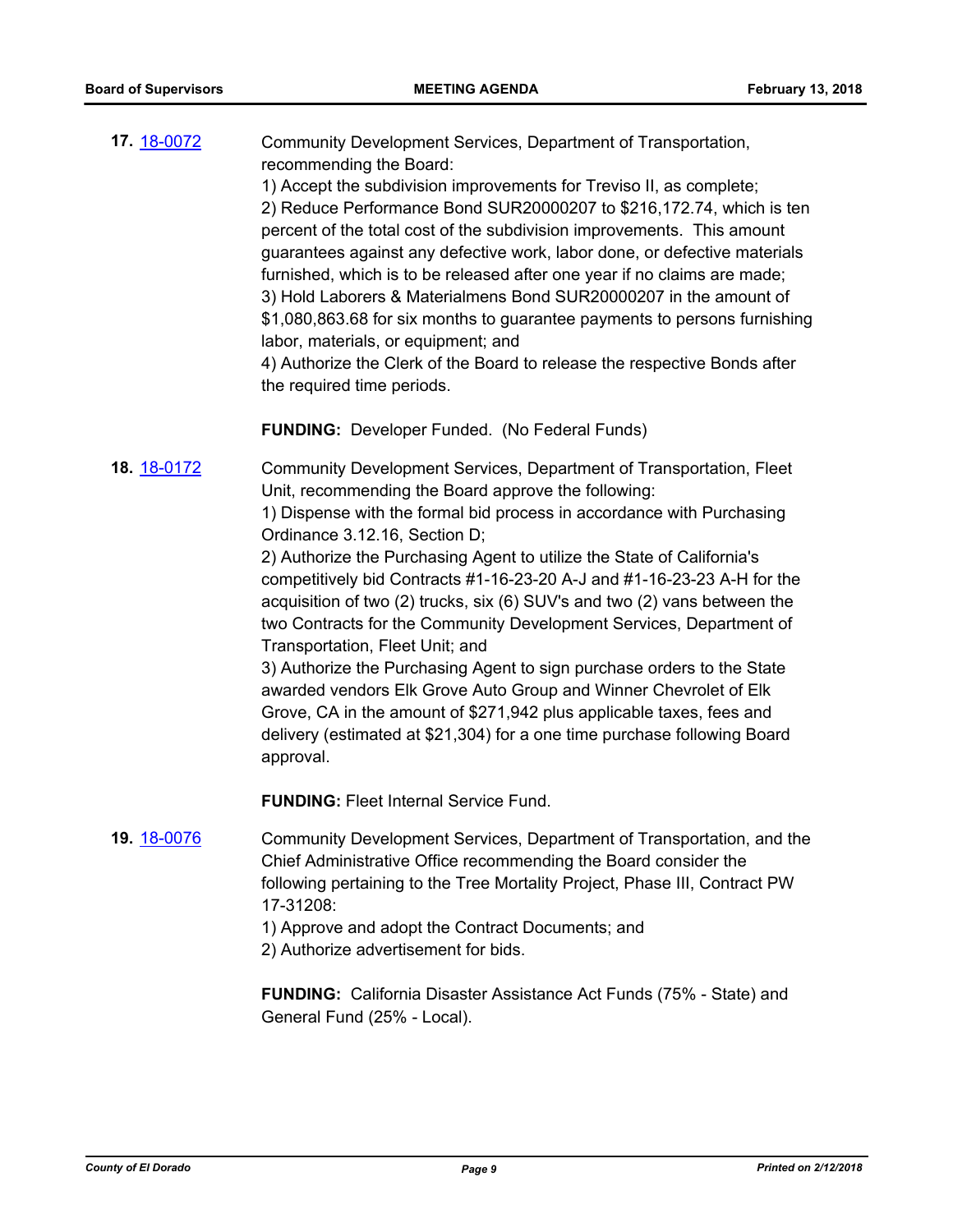#### **LAW AND JUSTICE - CONSENT ITEMS**

**20.** [18-0083](http://eldorado.legistar.com/gateway.aspx?m=l&id=/matter.aspx?key=23424) Sheriff's Office recommending the Board authorize the Chair to sign a Memorandum of Understanding between the Sheriff's Office (SO) and the Placerville Police Department (PPD), whose mutual goal in this agreement is for the SO to provide dispatch services for PPD on an as needed basis for the term of January 1, 2018 to July 31, 2018.

**FUNDING:** Reimbursement from PPD.

**21.** [18-0210](http://eldorado.legistar.com/gateway.aspx?m=l&id=/matter.aspx?key=23552) Sheriff's Office recommending the Board approve the acceptance of and authorize the Sheriff to sign the Domestic Cannabis Eradication and Suppression Program grant funding Letter of Agreement 2018-14 with the United States Department of Justice Drug Enforcement Administration in the amount of \$56,000 for the period of October 01, 2017 to September 30, 2018 to defray costs relating to the eradication and suppression of illicit marijuana.

> **FUNDING:** United States Department of Justice Drug Enforcement Administration.

**22.** [18-0211](http://eldorado.legistar.com/gateway.aspx?m=l&id=/matter.aspx?key=23553) Sheriff's Office recommending the Board approve and authorize the Sheriff to sign the Fiscal Year 2018/19 Boating Safety and Enforcement Financial Aid Contract with the California Department of Parks and Recreation Division of Boating and Waterways in the amount of \$319,546 for the term July 1, 2018 through June 30, 2019 to provide boating safety and enforcement activities on the County's waterways.

> **FUNDING:** State of California Department of Parks and Recreation Division of Boating and Waterways and El Dorado County Boat Taxes.

**23.** [18-0212](http://eldorado.legistar.com/gateway.aspx?m=l&id=/matter.aspx?key=23554) Sheriff's Office recommending the Board approve and authorize the Chair to sign and execute Reimbursement Agreement 278-O1811 between the County and City of Placerville for reimbursement of funds in the amount of \$7,000 for the grant performance period that ends May 31, 2018 from the Fiscal Year (FY) 2015 Homeland Security Grant for the purchase of two years of License Plate Reader maintenance for the Placerville Police Department.

**FUNDING:** FY 2015 Homeland Security Grant.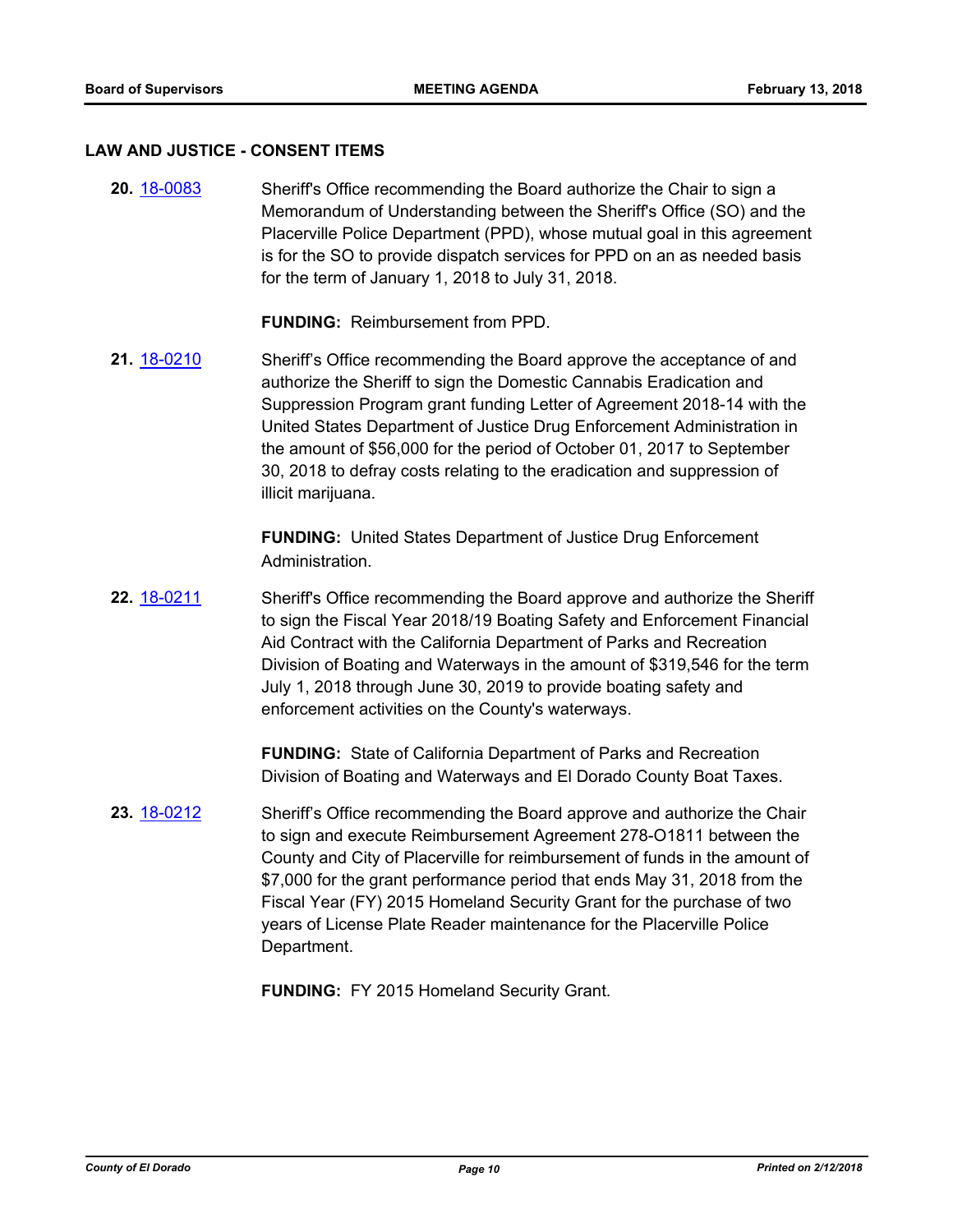**24.** [18-0220](http://eldorado.legistar.com/gateway.aspx?m=l&id=/matter.aspx?key=23562) Sheriff's Office recommending that the Board authorize the Chair to sign Amendment I to Agreement 002-S1711 with the County of Sacramento for autopsy, support, and morgue services, to amend the Scope of Services to include consulting services, increase the not to exceed amount by \$15,000, and update the Contract Administrator.

**FUNDING:** General Fund.

## **END CONSENT CALENDAR**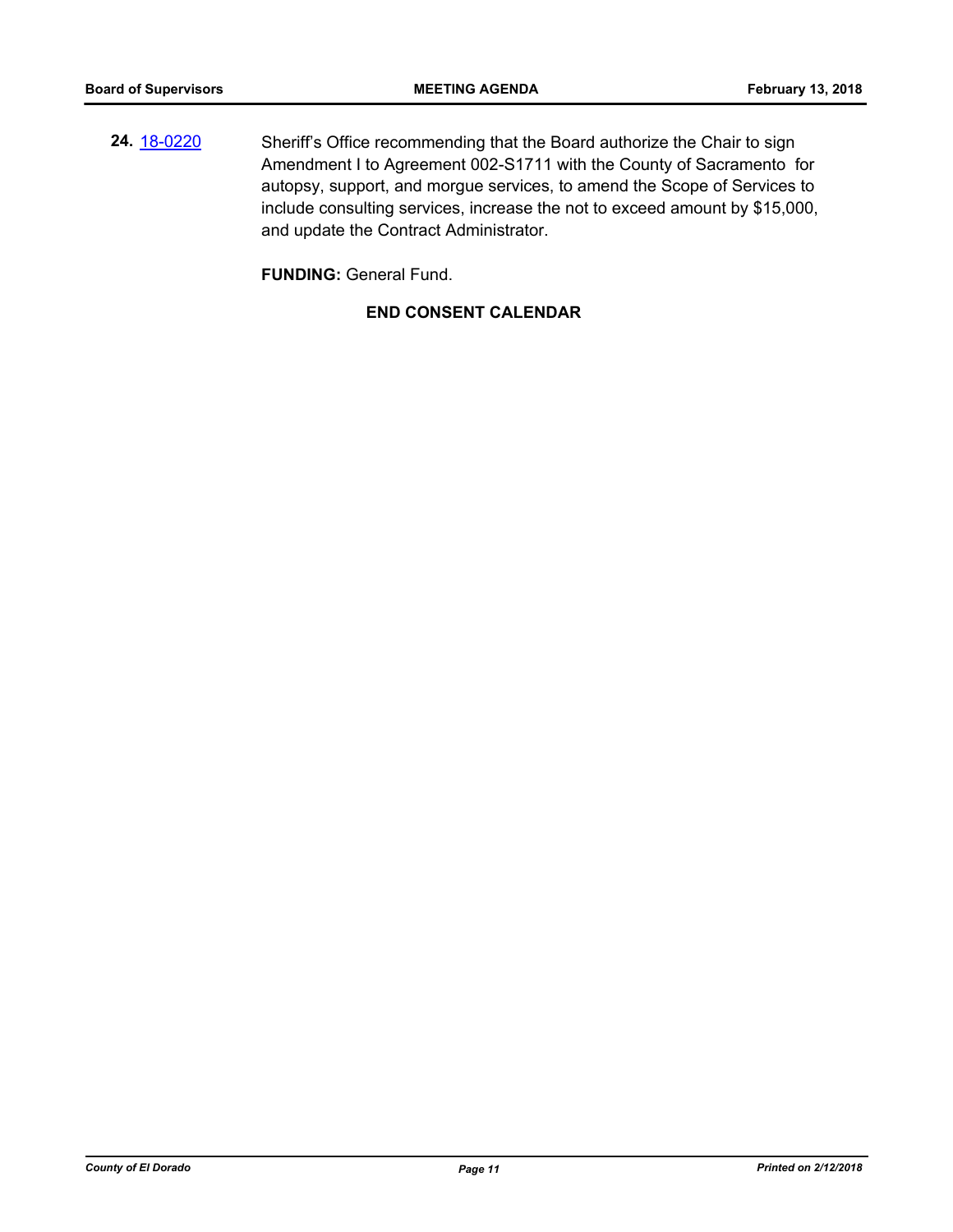#### **DEPARTMENT MATTERS (Items in this category may be called at any time.)**

**25.** [18-0208](http://eldorado.legistar.com/gateway.aspx?m=l&id=/matter.aspx?key=23550) Health and Human Services Agency recommending the Board receive and file a presentation outlining the Service Integration Plan activities and status within the Health and Human Services Agency. (Est. Time: 20 Min.)

**FUNDING:** Multiple State, Federal and Other.

**26.** [18-0253](http://eldorado.legistar.com/gateway.aspx?m=l&id=/matter.aspx?key=23596) Chief Administrative Office, Auditor-Controller, and District Attorney, as the Executive Sponsors of the FENIX implementation, recommending the Board adopt and authorize the Chair to sign Resolution **019-2018**, amending the Authorized Personnel Allocation for the Human Resources Department to add 1.0 Full Time Equivalent (FTE) Administrative Technician to assist with the implementation of the HR/Payroll module. (Est. Time: 10 Min.)

**FUNDING:** General Fund.

## **10:00 A.M. - TIME ALLOCATION**

- **27.** [18-0104](http://eldorado.legistar.com/gateway.aspx?m=l&id=/matter.aspx?key=23446) Chief Administrative Office recommending the Board receive informational presentations from the listed Departments as part of the preparation for the Fiscal Year 2018-19 Budget development process:
	- 1) County Assessor;
	- 2) Surveyor & GIS Department;
	- 3) Public Defender; and
	- 4) Child Support Services. (Est. Time: 1.5 Hrs.)

## **11:00 A.M. - TIME ALLOCATION**

- **28.** [18-0231](http://eldorado.legistar.com/gateway.aspx?m=l&id=/matter.aspx?key=23573) Department of Agriculture recommending the Board receive a presentation by the University of California Cooperative Extension Farm Advisor on an update of local wine grape growing issues and invitation to the Annual Foothill Grape Day to be held March 29, 2018. (Est. Time: 15 Min.)
- **29.** [18-0182](http://eldorado.legistar.com/gateway.aspx?m=l&id=/matter.aspx?key=23524) Chief Administrative Office, Parks Division recommending the Board: 1) Adopt the Negative Declaration and Initial Study for the revised River Management Plan as prepared by the Consultant; and 2) Approve and authorize the Chair to sign Resolution **018-2018** adopting the revised 2018 River Management Plan for the South Fork of the American River. (Est. Time: 20 Min.)

**FUNDING:** River Fees.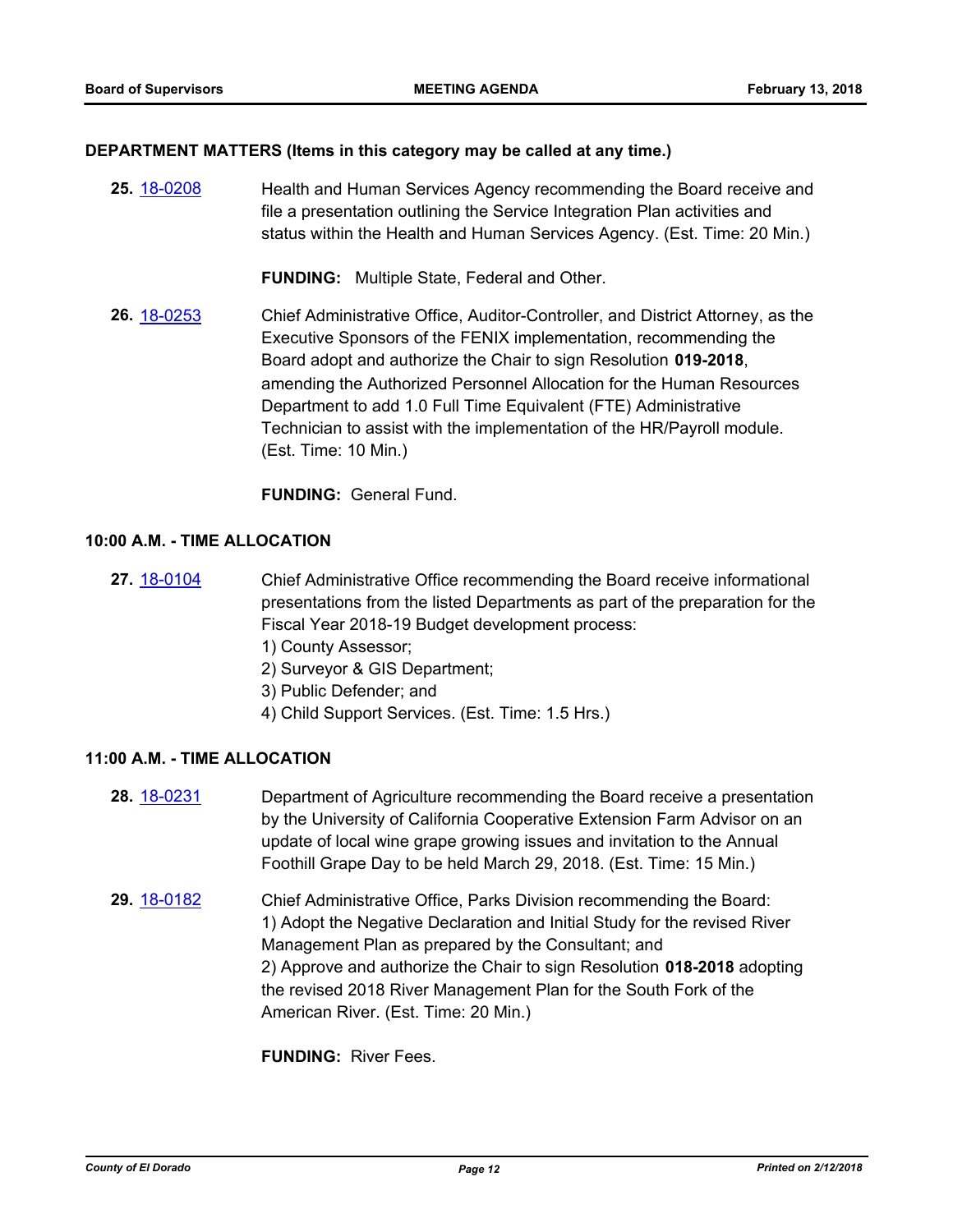#### **1:00 P.M. - TIME ALLOCATION**

**30.** [18-0192](http://eldorado.legistar.com/gateway.aspx?m=l&id=/matter.aspx?key=23534) HEARING - To consider the recommendation of the Planning Commission on the Oliver project (General Plan Amendment A17-0001/Rezone Z17-0003) on property identified by Assessor's Parcel Number 329-162-59, consisting of 0.25 acre, in the El Dorado/Diamond Springs area, submitted by Veritas Capital LLC/Danny Oliver; and staff recommending the Board take the following actions: 1) Adopt the Negative Declaration based on the Initial Study prepared by staff;

2) Approve A17-0001 amending the General Plan Land Use designation for Assessor's Parcel Number 329-162-59 from Commercial to High-Density Residential based on the Findings presented; 3) Approve Z17-0003 rezoning Assessor's Parcel Number 329-162-59 from Commercial, Limited to Single-Unit Residential based on the Findings presented;

4) Adopt Ordinance **5078** for said rezone; and

5) Continue item for final action to occur with the adoption of the Resolution approving the General Plan Amendments considered by the Board during the "General Plan Window", tentatively scheduled for February 13, 2018. (Supervisorial District 3) (Est. Time: 10 Min.)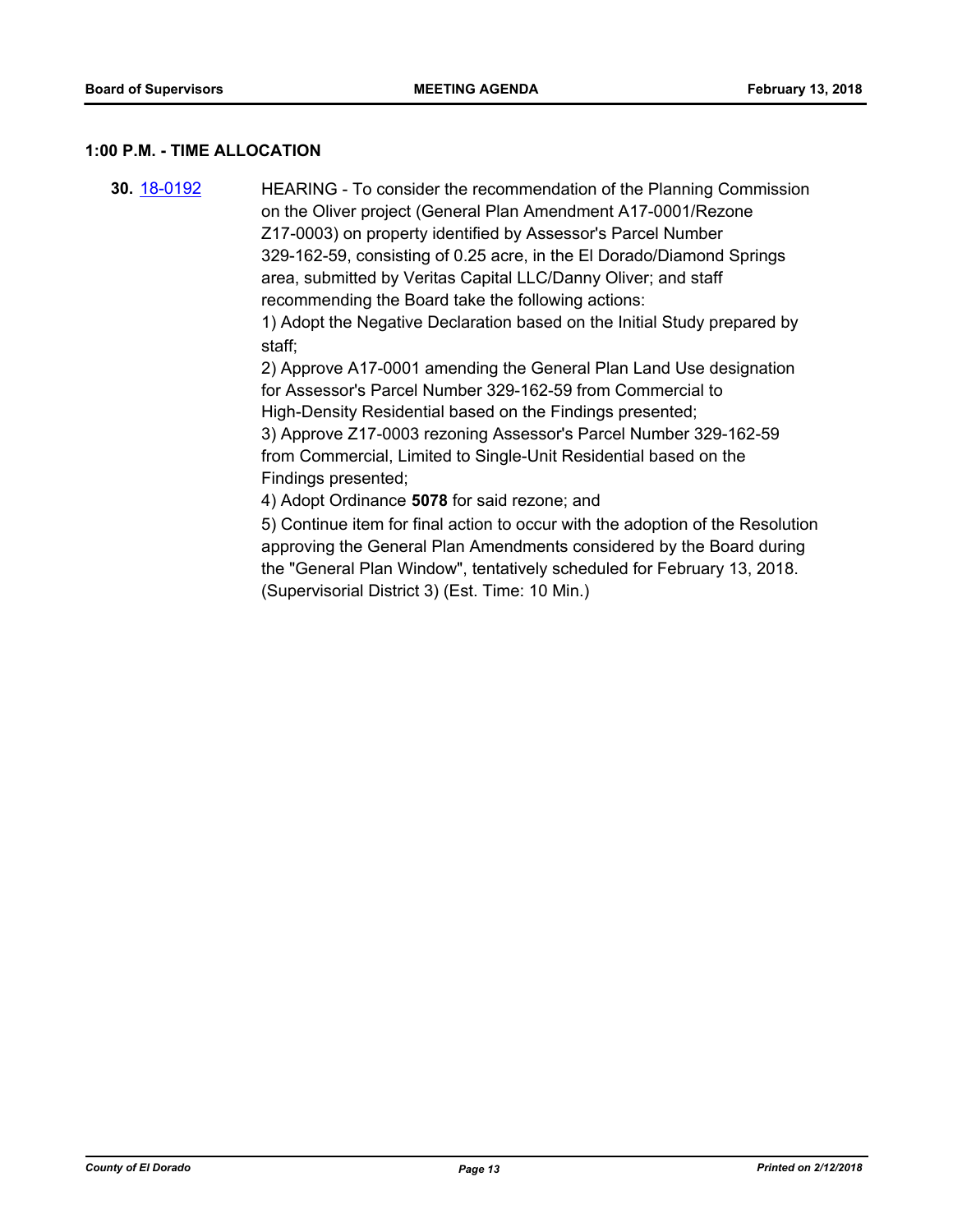| 31. <u>18-0193</u> | HEARING - To consider the recommendation of the Planning Commission<br>on the El Dorado Hills Apartments project (General Plan Amendment |
|--------------------|------------------------------------------------------------------------------------------------------------------------------------------|
|                    |                                                                                                                                          |
|                    | A16-0001/Rezone Z16-0004/Specific Plan Revision                                                                                          |
|                    | SP86-0002-R-3/Planned Development Revision PD94-0004-R-3) on                                                                             |
|                    | property identified by Assessor's Parcel Numbers 121-290-60,                                                                             |
|                    | 121-290-61, and 121-290-62, consisting of 4.56 acres, in the El Dorado                                                                   |
|                    | Hills area, submitted by The Spanos Corporation; and staff recommending                                                                  |
|                    | the Board take the following actions:                                                                                                    |
|                    | 1) Adopt Resolution 016-2018 certifying the Environmental Impact Report                                                                  |
|                    | (State Clearinghouse No. 201704217) based on the Findings presented;                                                                     |
|                    | 2) Adopt the Mitigation Monitoring Reporting Program in accordance with                                                                  |
|                    | the California Environmental Quality Act Guidelines Section 15074(d),                                                                    |
|                    | incorporated as Conditions of Approval;                                                                                                  |
|                    | 3) Approve A16-0001 adding a new policy under Objective 2.2.6 (Site                                                                      |
|                    | Specific Policy Section) in the General Plan increasing the maximum                                                                      |
|                    | residential density allowed in the General Plan from 24 dwelling units/acre                                                              |
|                    | to a maximum of 47 dwelling units/acre for the 4.565-acre site within the                                                                |
|                    | Town Center East Planned Development area identified as Assessor's                                                                       |
|                    | Parcel Numbers 121-290-60, 121-290-61, and 121-290-62, based on the                                                                      |
|                    | Findings presented;                                                                                                                      |
|                    | 4) Approve Specific Plan Amendment SP86-0002-R-3 amending the El                                                                         |
|                    | Dorado Hills Specific Plan incorporating multifamily residential use,                                                                    |
|                    | density, and related standards for the apartment project with the project                                                                |
|                    | site being designated as "Urban Infill Residential" within the Village T area                                                            |
|                    | of the El Dorado Hills Specific Plan, based on the Findings presented;                                                                   |
|                    | 5) Approve Z16-0004 rezoning Assessor's Parcel Numbers 121-290-60,                                                                       |
|                    | 121-290-61, and 121-290-62 from General Commercial-Planned                                                                               |
|                    | Development to Multifamily Residential-Planned Development, with                                                                         |
|                    | revisions to the Multifamily Residential zone district development standards                                                             |
|                    | being applicable to the proposed 214-unit apartment complex, based on                                                                    |
|                    | the Findings presented;                                                                                                                  |
|                    | 6) Approve Planned Development Revision PD94-0004-R-3 revising the                                                                       |
|                    | Town Center East Planned Development incorporating multifamily                                                                           |
|                    | residential use, density, and related design and development standards for                                                               |
|                    | the proposed 214-unit apartment complex within Planning Area 2 of the                                                                    |
|                    | Town Center East Development Plan, with the proposed apartment                                                                           |
|                    | complex being contained in two 4-story, 60-foot-tall buildings and a 5-level,                                                            |
|                    | 60-foot-tall parking garage and other on-site amenities, based on the                                                                    |
|                    | Findings and subject to the Conditions of Approval presented;                                                                            |
|                    | 7) Adopt Ordinance 5079 for said rezone; and                                                                                             |
|                    | 8) Continue item for final action to occur with the adoption of the Resolution                                                           |
|                    | approving the General Plan Amendments considered by the Board during                                                                     |
|                    | the "General Plan Window", tentatively scheduled for February 13, 2018.                                                                  |
|                    | (Supervisorial District 1) (Est. Time: 1.5 Hrs.)                                                                                         |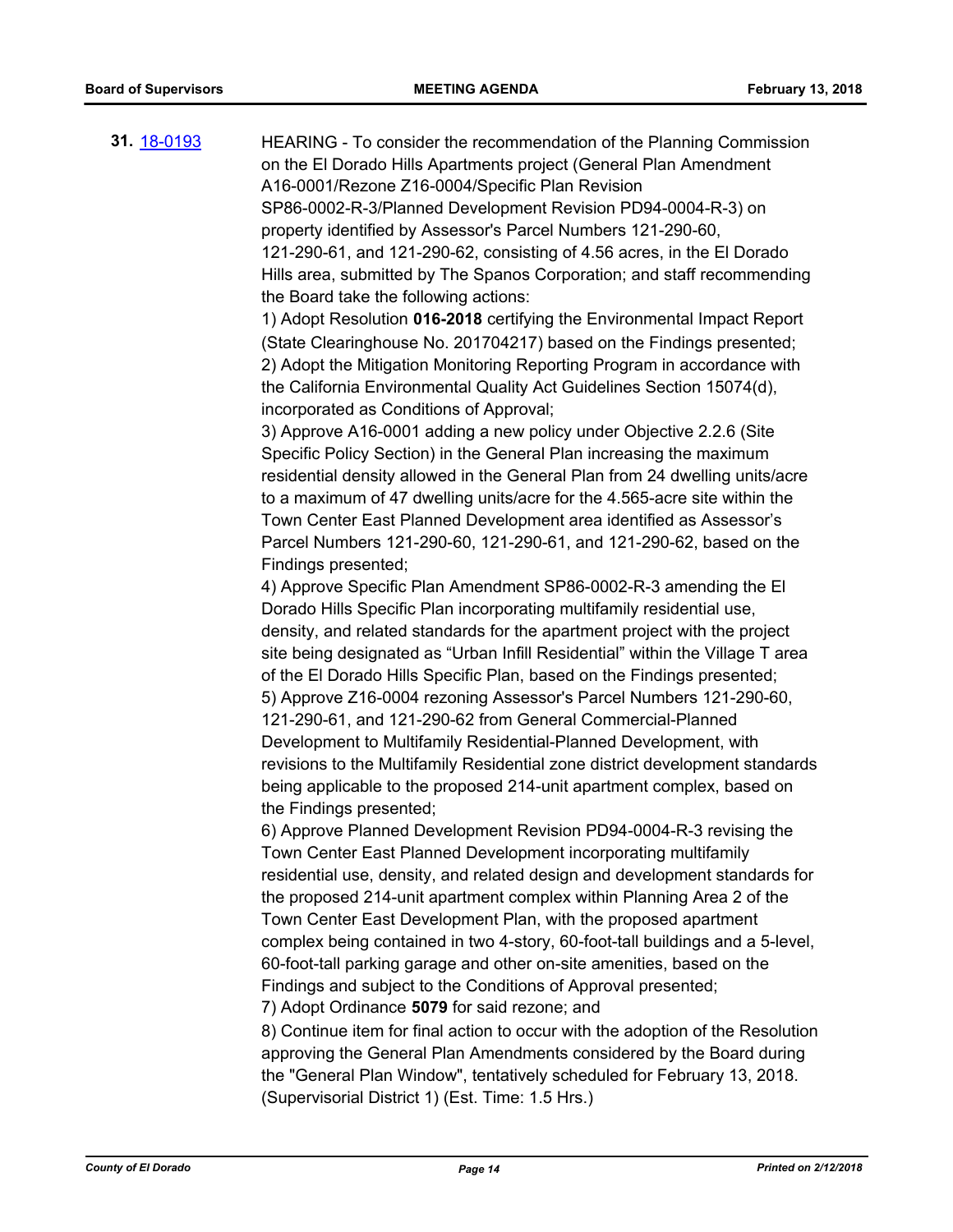**32.** [18-0195](http://eldorado.legistar.com/gateway.aspx?m=l&id=/matter.aspx?key=23537) Community Development Services, Planning and Building Department recommending the Board adopt and authorize the Chair to sign Resolution **017-2018** approving the General Plan amendments considered by the Board during the February 2018 "General Plan Window". (Est. Time: 10 Min.)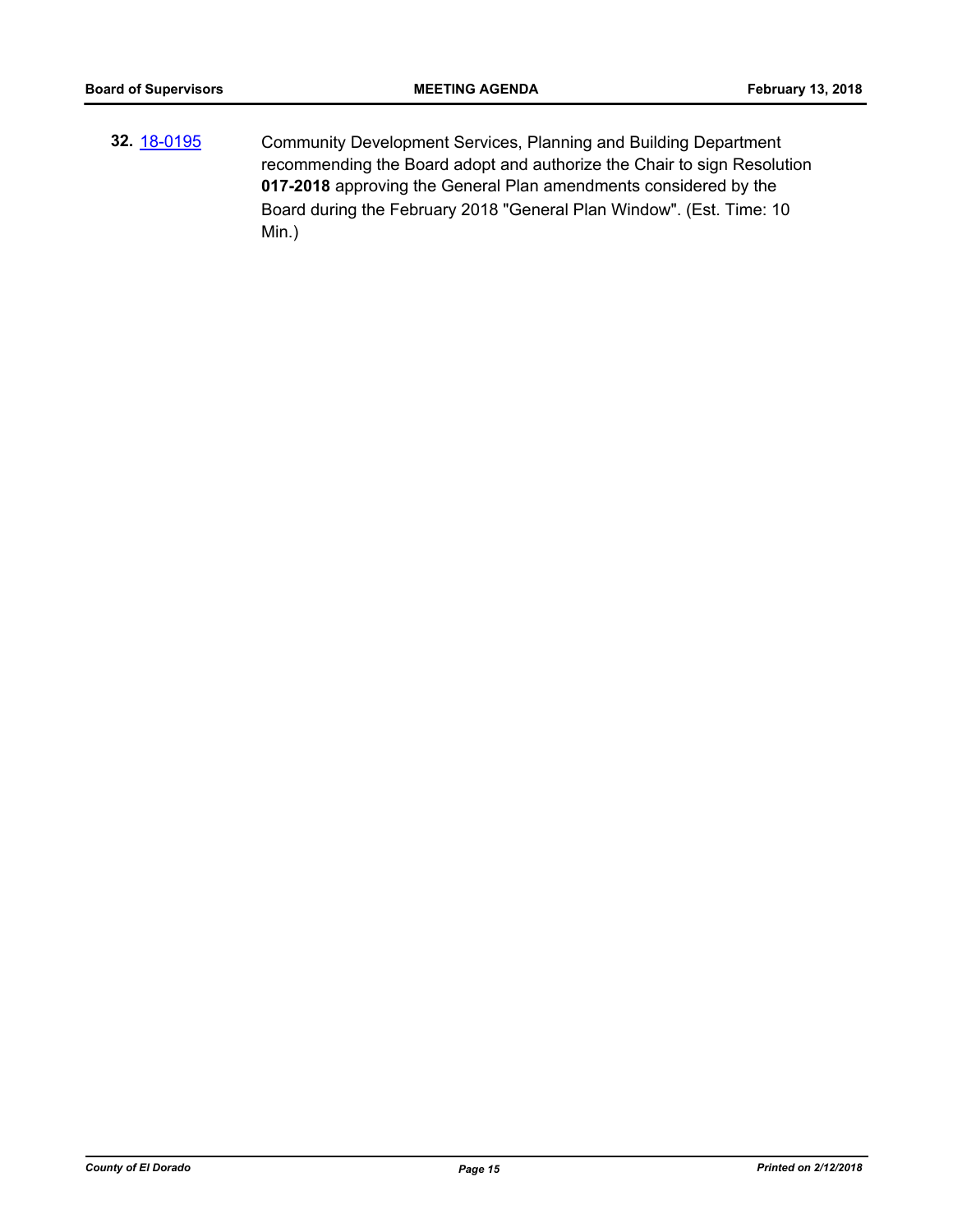#### **3:00 P.M. - TIME ALLOCATION**

**33.** [18-0230](http://eldorado.legistar.com/gateway.aspx?m=l&id=/matter.aspx?key=23572) HEARING - To consider a request submitted by Steve and Brandi Peerman appealing the Planning Commission's January 11, 2018 approval of Conditional Use Permit S17-0007/AT&T CAF2 for the Site 3-Tiger Lilly Tower on property identified by Assessor's Parcel Number 046-490-22, consisting of 10.83 acres, in the Diamond Springs area; and staff recommending the Board take the following actions: 1) Adopt the Mitigated Negative Declaration based on the Initial Study prepared by staff; and 2) Deny the appeal, thereby upholding the Planning Commission's January 11, 2018, approval of Site 3-Tiger Lilly of the Conditional Use Permit S17-0007 based on the Findings and subject to the Conditions of Approval. (Supervisorial District 3) (Est. Time: 30 Min.)

## **ITEMS TO/FROM SUPERVISORS**

## **CAO UPDATE**

## **ADJOURNMENT**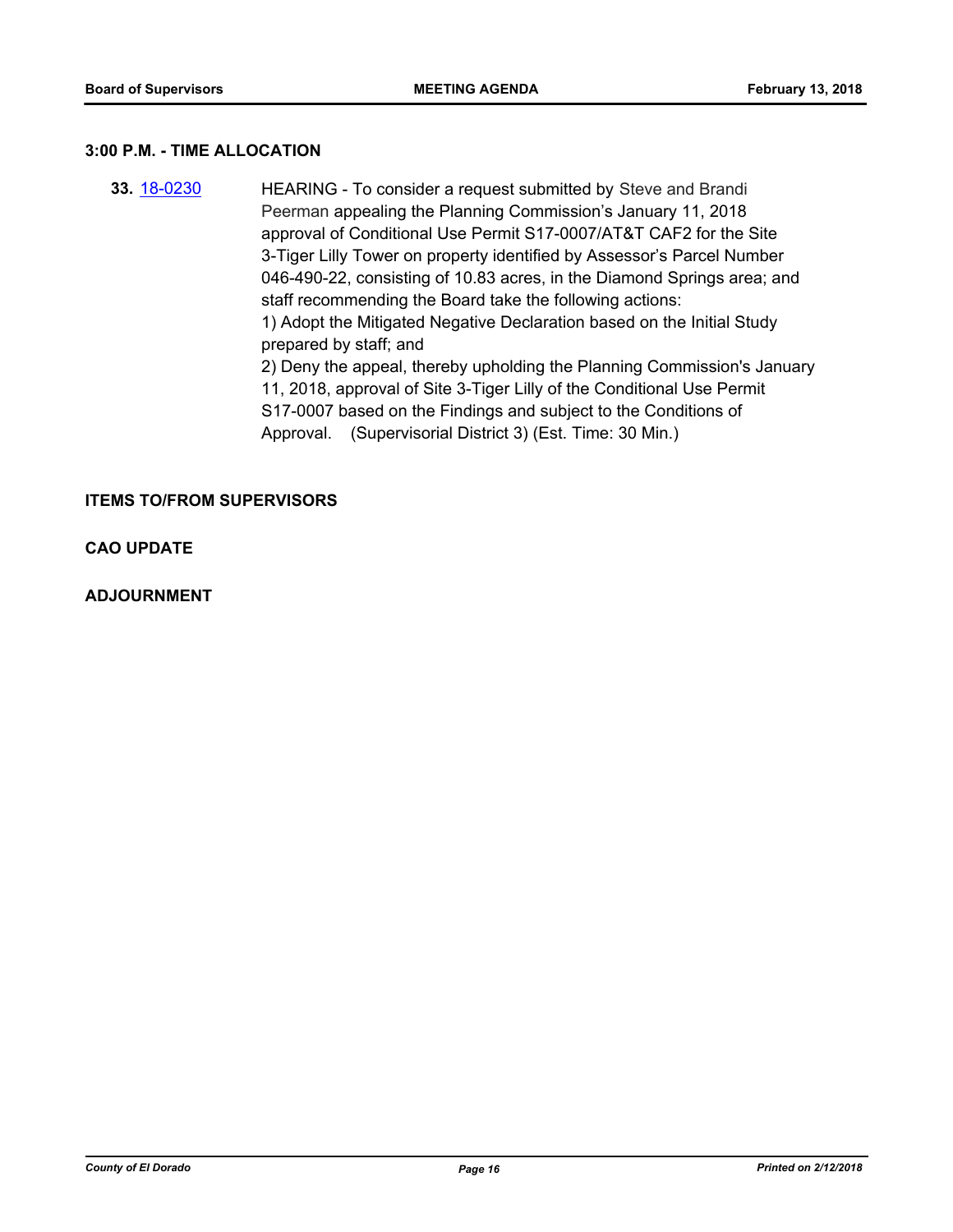## **CLOSED SESSION**

**34.** [18-0229](http://eldorado.legistar.com/gateway.aspx?m=l&id=/matter.aspx?key=23571) **Pursuant to Government Code Section 54956.8 - Conference with Real Property Negotiator**: This body will hold a closed session to give instructions to its negotiator for the Silver Springs Parkway to Bass Lake Road - South Segment Project (CIP No. 76108) regarding the real properties described as follows: APN 115-030-15: Daniel Pierce, a married man, as his sole and separate property, as to an undivided 50% interest and Emily Duby-Pierce, a married woman, as her sole and separate property, as to an undivided 50% interest, together as tenants in common (Daniel Pierce and Emily Duby-Pierce, Negotiators)

> Instructions to El Dorado County's negotiator will concern price and terms of payment. Kyle Lassner, Right of Way Supervisor will be the negotiator on behalf of El Dorado County. The parties with whom El Dorado County's negotiator may negotiate are those parties identified above and their agents and successors. (Est. Time: 20 Min.)

**35.** [18-0254](http://eldorado.legistar.com/gateway.aspx?m=l&id=/matter.aspx?key=23597) **Pursuant to Government Code Section 54956.8 - Conference with Real Property Negotiator**: This body will hold a closed session to give instructions to its negotiator regarding the real property described as 40 Old Depot Road, Assessor's Parcel Number 327-250-38, and 50 Old Depot Road, Assessor's Parcel Number: 327-250-37. Ownership for both parcels are John Faber 33.333%, Troy Faber 33.333%, Jeremy Faber 33.333% as Joint Tenants. The person or persons with whom the negotiator may negotiate are the property owners and/or their representatives. Instructions to negotiator will concern price and terms of payment. Don Ashton, or his designee, will be the negotiator on behalf of El Dorado County. (Est. Time: 10 min)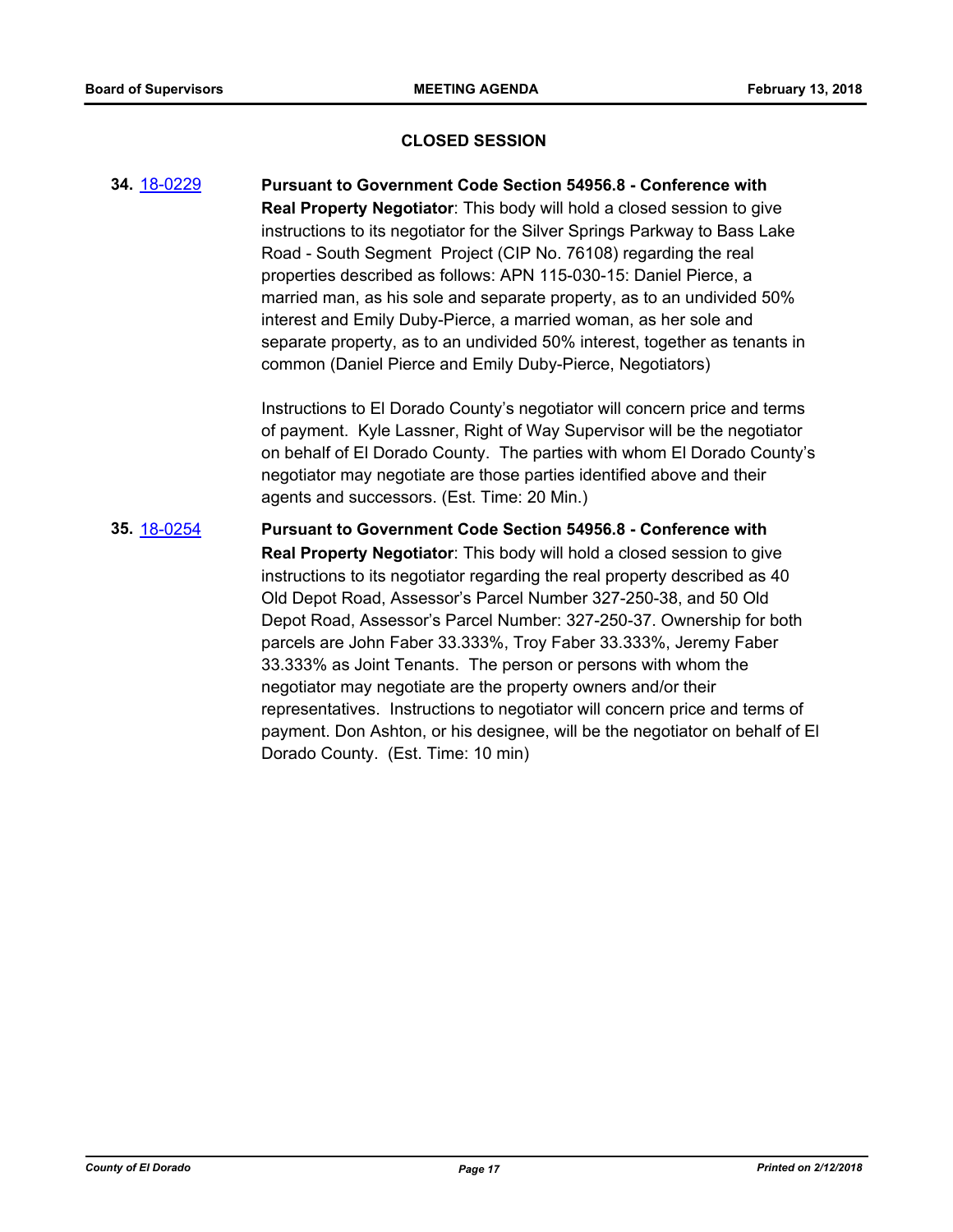On August 19, 2003, the Board adopted the following protocol: It is a requirement that all speakers, County staff and the public, when approaching the podium to make a visual presentation to the Board of Supervisors, must provide the Clerk with the appropriate number of hard copies of the presentation for Board members and the audience.

Digital Recordings of regular, Tuesday Board of Supervisors meeting are BROADCAST ON CABLE TV as follows:

West Slope - Comcast - Channel 15, Wednesday at 1:00 P.M. (day after Tuesday meeting) and Tuesday at 7:00 A.M. (One week after previous Tuesday Meeting)